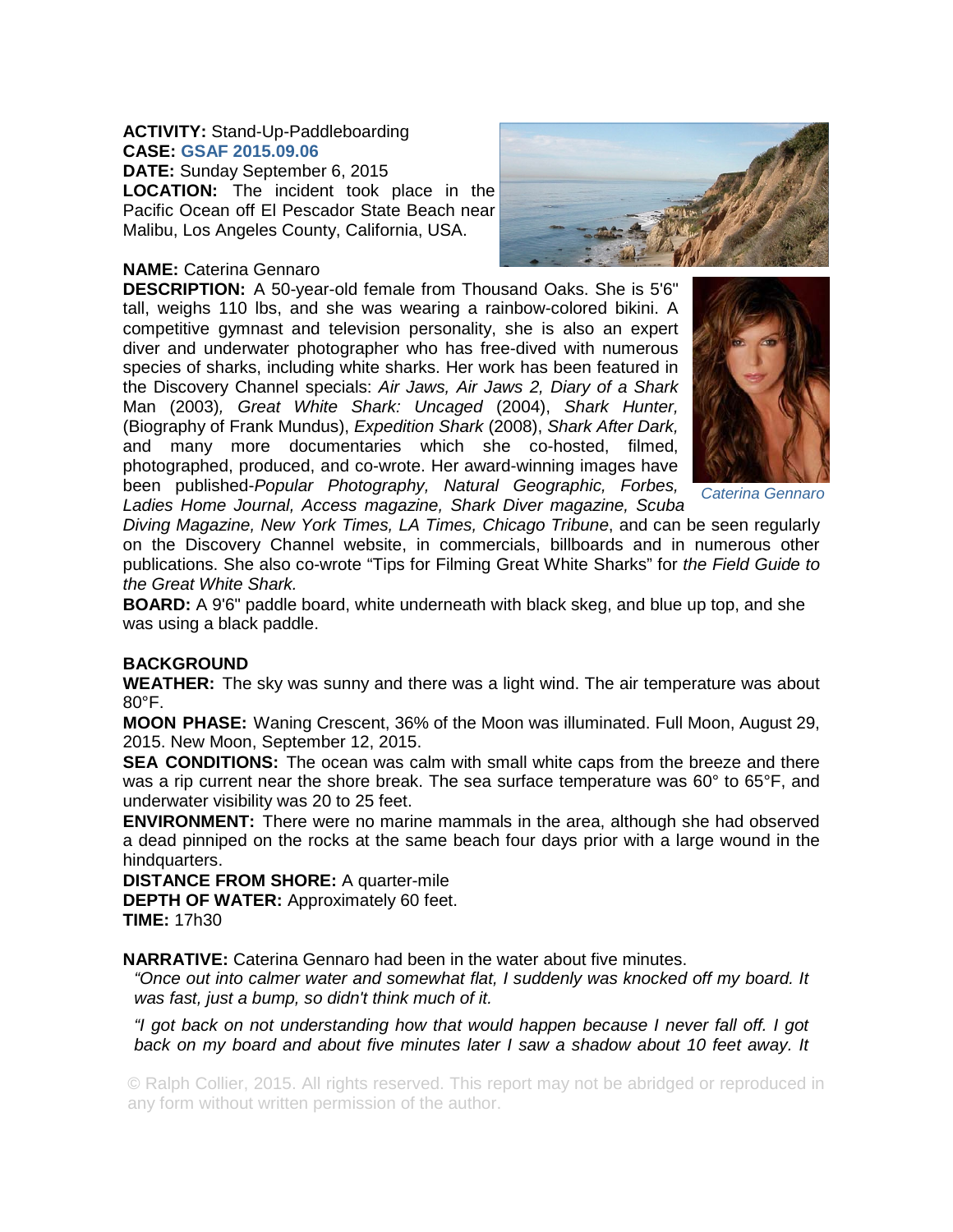*was deep then it came up close to my board. I knew it was a Great White Shark, 11 – 12*  feet in length and very clean with no scars. Then it disappeared. Within moments I saw it *swimming towards me, as it turned and went under my board, which made it unstable.* 

*"I immediately found clumps of seaweed (kelp) in water and put it on front and back of my board to make it more stable and also let if hang down so the board looked like*  floating sea grass. The shark kept coming back, circling, not aggressively. The current *was taking me south and in shore but towards a very rocky area. I needed to stay in line with the beach so I used long, slow powerful strokes, so as not to make any splashes.* 

*"The shark seemed to follow my paddle, which was strange. I would put the paddle in front of its snout, but not in an aggressive gesture, just to stop or deflect it from hitting my board. It would veer away for a minute or two then return. The paddle seemed to keep it at bay.* 

*"The wind got stronger and waves bigger during that hour. I found some sea grass/kelp on the surface so I tied off so as not to drift and to keep sight of the shark. The shark returned and went under my board and broke the seagrass/kelp I was tied to. The last half hour or so the shark kept approaching from the back of my board no matter how I moved, so I turned to face backwards on the board.* 

*"Every time the shark passed beneath my board it would become unstable and rock from side to side. I lengthened my paddle as far as it could go and out it in front of its snout as it approached. It then turned on its side just slightly under the water, its pectoral fin slightly out of water but did not touch my board. The shark looked right at me then submerged. I was able to see claspers when it turned so I know it was a male. He swam in front of me and submerged so I thought it was my chance to line up to the beach and paddle ashore. The beach was small and I had to line up perfectly to get in.* 

*"Then the shark appeared again from behind me, I kept looking in all directions trying not to take my eyes off the shark. Fighting waves and the wind was the hardest part. My daughter and friends were onshore gesturing to me to come in. They thought I was just*  having fun out there. Then, unexpectedly, a large wave came from behind me. I turned *my board into it, got on my knees with the paddle and headed toward shore.* 

*"Suddenly I felt my board being struck from below and I went flying up in the air. It seemed like six feet and before I knew it the board was ripped from my hand, my paddle was gone and I was under water. As I surfaced, I immediately looked for the shark. I continued with my back to shore to watch for the shark, and making sure I was in line with the beach or I would smash into the rocks. I swam, very calmly taking each wave by going under and letting the waves take me in.* 

*"My friend Dan Metcalfe realized what had happened when he saw me on the last wave getting hit, and what was going on. I saw him on the beach, and gestured not to come in, to wait till I was in at least 15 feet of water. I had my eye on the water the whole time, didn't swim fast, I was still in deep water. When I got into shallower water I remember ,*  Dan picking me up over his shoulder to fight the waves together. He went under the *waves and held me so I wouldn't tumble around, plus the shore break was very strong! As I came ashore I collapsed, my legs were shaking so much, and I cried, not believing*  what just happened. I just held my daughter and hoped that she didn't see much, the *shark followed my board. My board floated away, I did see a fin following it as it floated* 

© Ralph Collier, 2015. All rights reserved. This report may not be abridged or reproduced in any form without written permission of the author.